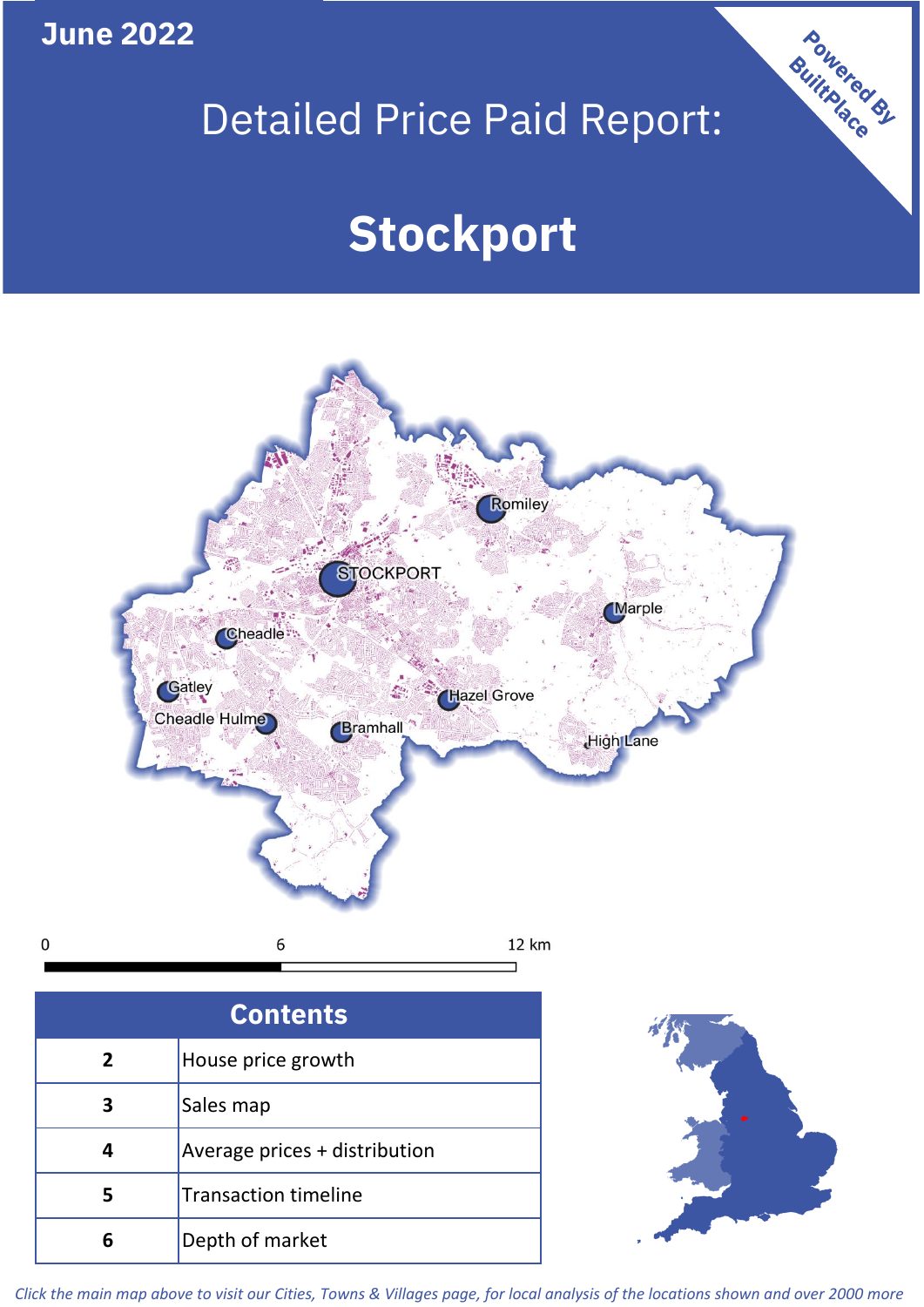# **Headline Data**

|                     | <b>Current level</b> | 3 month   | <b>Annual</b> | 5 year  | 10 year |
|---------------------|----------------------|-----------|---------------|---------|---------|
| <b>House prices</b> | £286,094             | 3.0%      | 9.9%          | 39.2%   | 77.0%   |
| <b>Transactions</b> | 4,789                | $-13.5\%$ | 9.3%          | $-7.2%$ | 43.9%   |

# **House Price Growth (April 2022 data)**

#### *Annual Change in House Prices*



House prices in Stockport grew by 9.9% in the 12 months to April 2022 (based on 3-month smoothed data). By comparison national house prices grew by 10.7% and prices in the North West grew by 11.0% over the same period.

Stockport house prices are now 56.0% above their previous peak in 2007, compared to +36.0% for the North West and +52.9% across England.



#### *Year-To-Date Change in House Prices, December to April*

Local prices have grown by 4.2% in 2022 so far, compared to growth of 2.9% over the same period last year.

#### *Source: OS OpenData; UK House Price Index (Contains HM Land Registry data © Crown copyright)*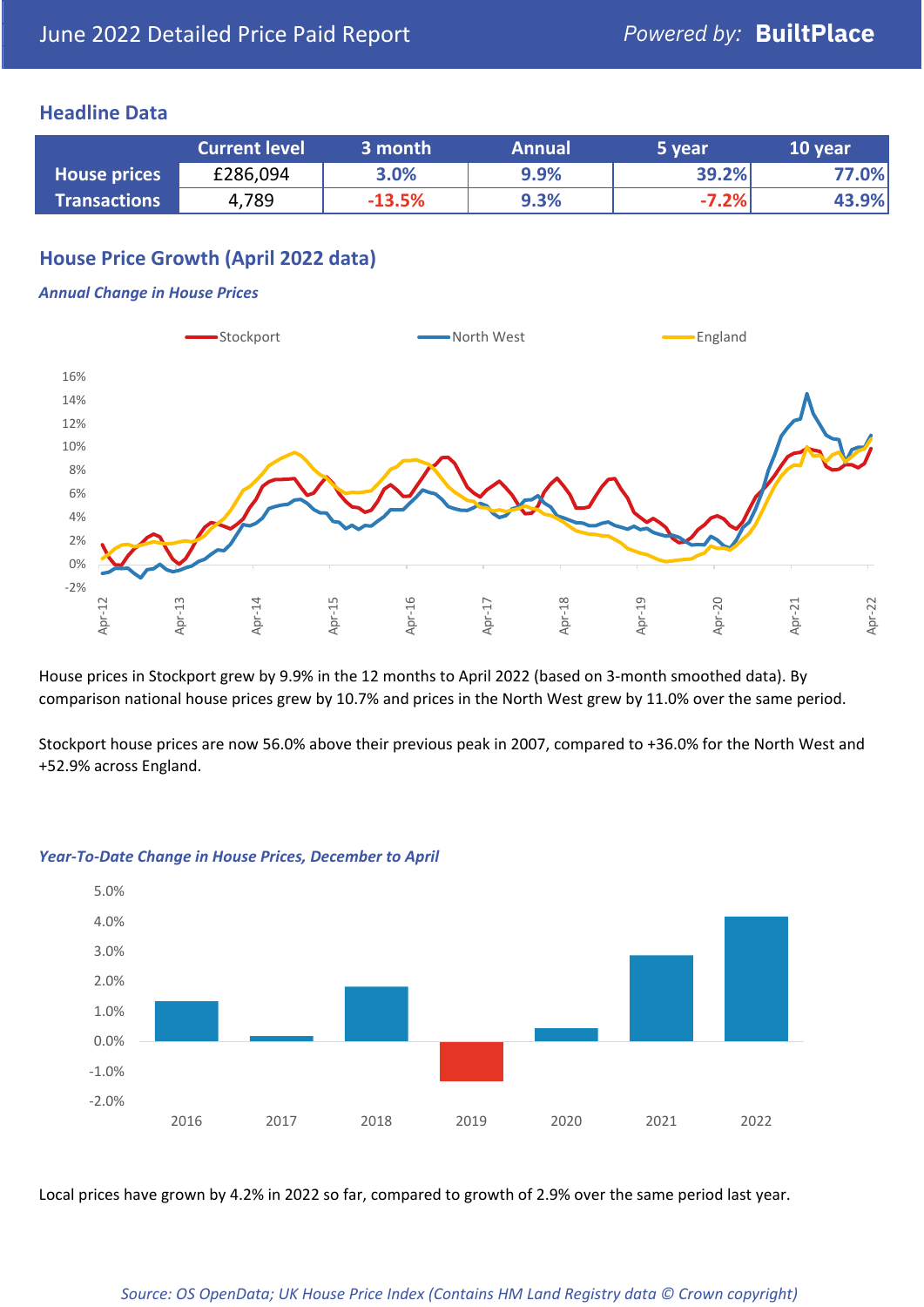# **House Price Map**

*12 months to April 2022*



*Each point is one postcode, coloured by the average value relative to all sales in this local authority (price bands are LA-specific quintiles).*

**Map Key**

| Min      | <b>Max</b> |                            |
|----------|------------|----------------------------|
| Up to    | £178,000   | 1st quintile / lowest 20%  |
| £178,000 | £232,000   | 2nd quintile               |
| £232,000 | £293,000   | 3rd quintile               |
| £293,000 | £400,000   | 4th quintile               |
| £400,000 | and over   | 5th quintile / highest 20% |

#### *Source: OS OpenData; UK House Price Index (Contains HM Land Registry data © Crown copyright)*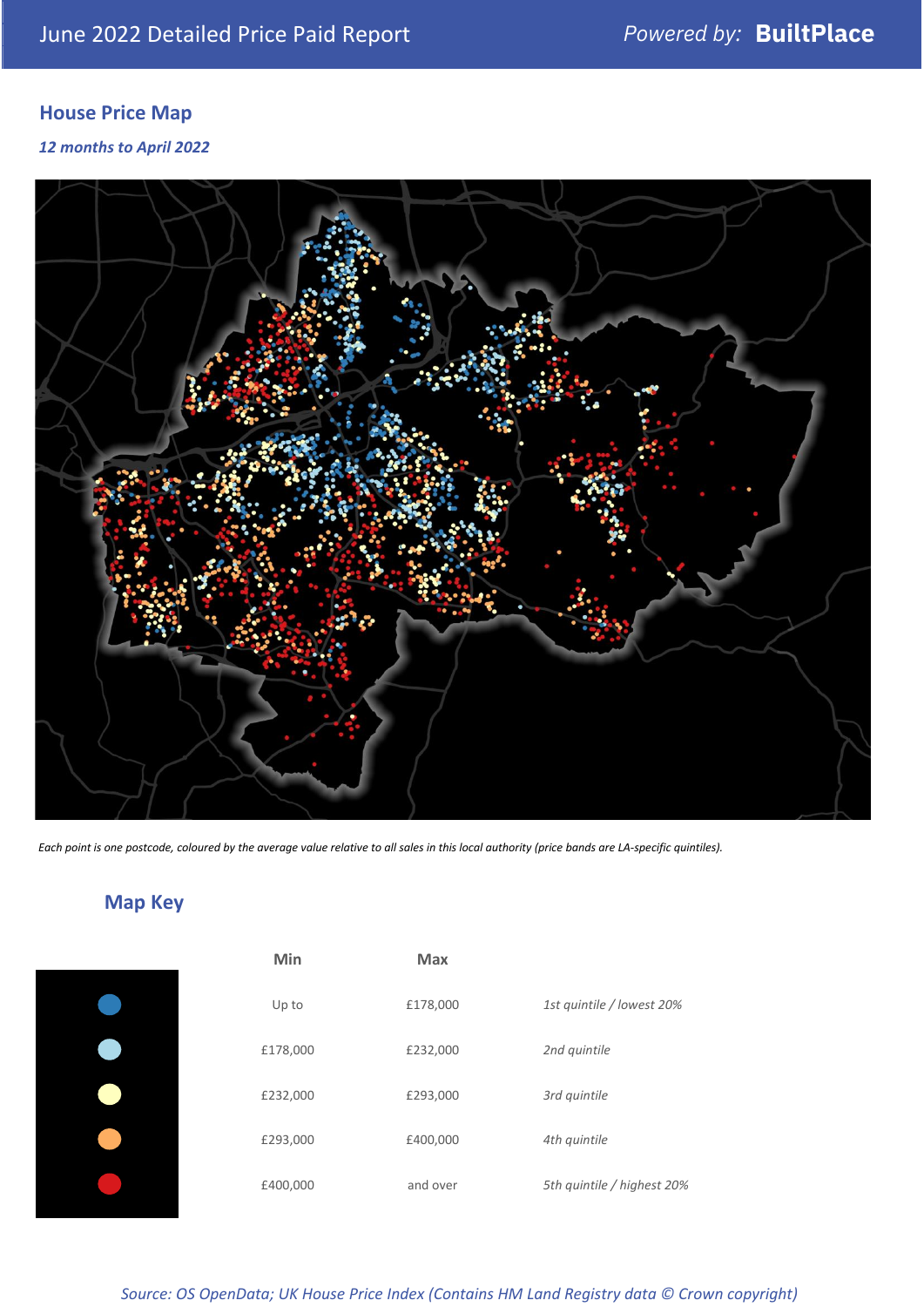# **Average House Price by Property Type**

## *12 months to April 2022*



|                 | <b>New</b> | <b>Second hand</b> |  |  |
|-----------------|------------|--------------------|--|--|
| <b>Flat</b>     | £271,778   | £161,180           |  |  |
| <b>Terraced</b> | £343,000   | £221,720           |  |  |
| Semi-detached   | £261,500   | £300,273           |  |  |
| <b>Detached</b> | £386,998   | £510,586           |  |  |

# **House Price Distribution by Year**

*All properties, by price band and calendar year (2020 = year to date)*

|                    | 1997 | 2002 | 2007 | 2012 | 2017 | 2019 | 2020 |
|--------------------|------|------|------|------|------|------|------|
| <b>Under £100k</b> | 84%  | 56%  | 7%   | 17%  | 9%   | 2%   | 3%   |
| £100-200k          | 14%  | 34%  | 60%  | 50%  | 43%  | 27%  | 25%  |
| E200-300k          | 1%   | 7%   | 22%  | 21%  | 27%  | 32%  | 35%  |
| £300-400k          | 0%   | 2%   | 7%   | 6%   | 12%  | 18%  | 15%  |
| £400-500k          | 0%   | 1%   | 3%   | 3%   | 5%   | 10%  | 10%  |
| £500k-1m           | 0%   | 0%   | 2%   | 2%   | 5%   | 10%  | 11%  |
| £1-2m              | 0%   | 0%   | 0%   | 0%   | 0%   | 1%   | 0%   |
| <b>Over £2m</b>    | 0%   | 0%   | 0%   | 0%   | 0%   | 0%   | 0%   |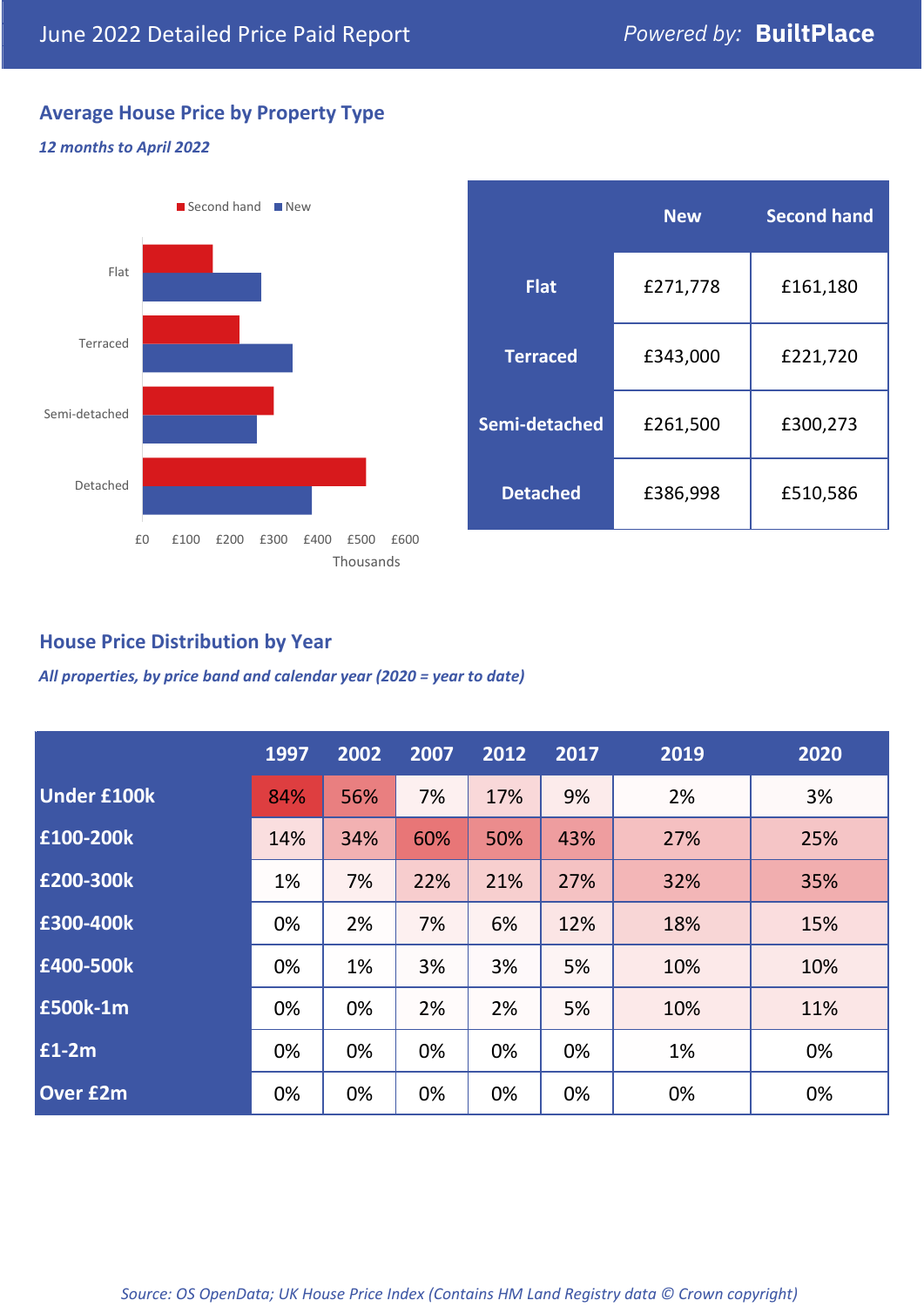# **Transactions (February 2022 data)**

*Annual Transactions, Indexed (2001-05 average = 100)*



There were 4,789 transactions in Stockport during the 12 months to February 2022. This is 78% of the average from 2001- 05 and suggests activity is below pre-downturn levels.

Transactions in Stockport have fallen by 6.3% since 2014, compared to changes of +3.4% for North West and -7.7% for England.



#### *Cash and New Build Sales as % of Total, by Year*

*Note: The data on this page EXCLUDES transactions identified as transfers under a power of sale/repossessions, buy-to-lets (where they can be identified by a mortgage), and transfers to non-private individuals - i.e. it comprises only Land Registry 'A' data.*